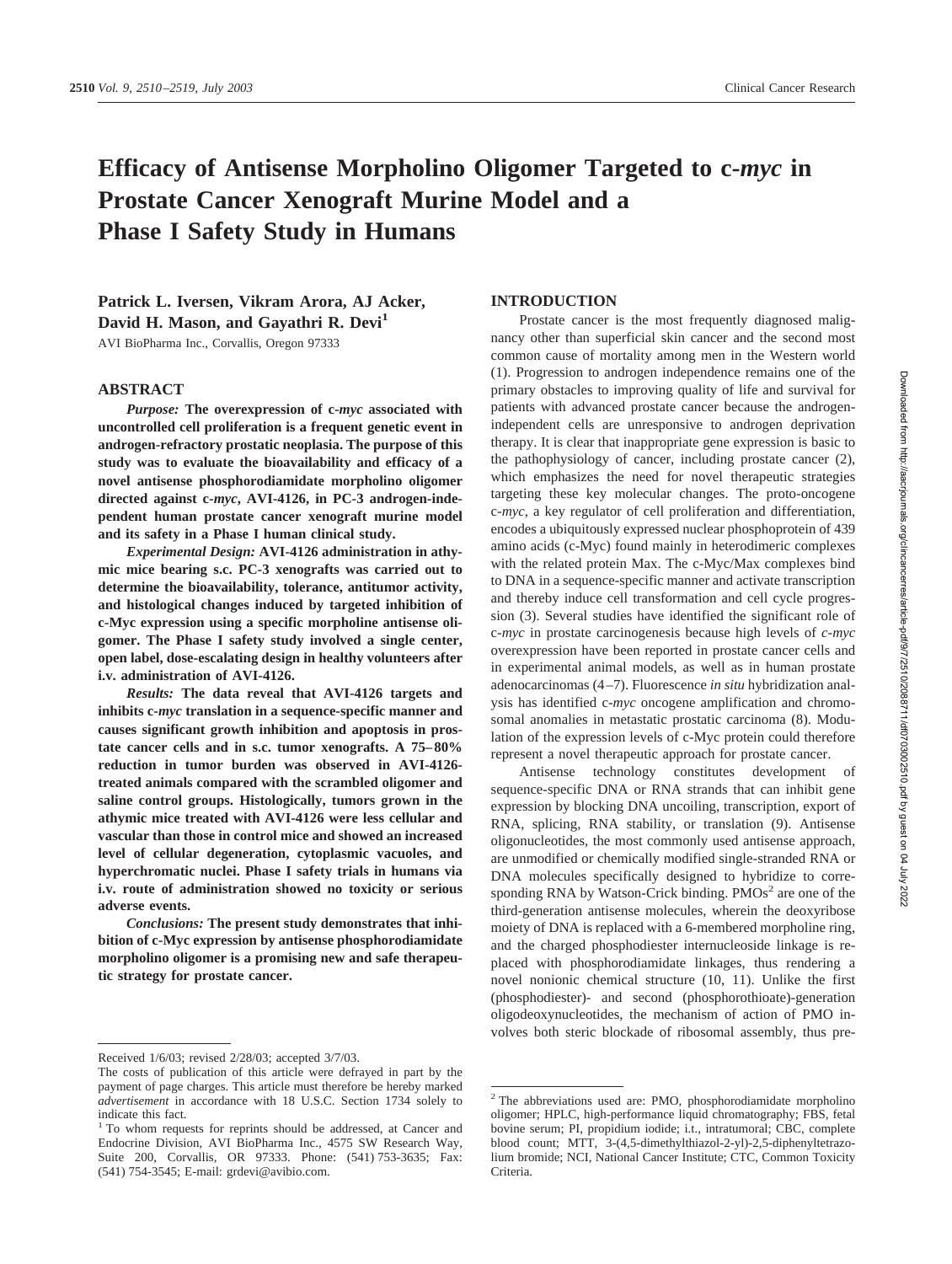|  | <i>Table 1</i> Various PMO sequences tested in the prostate cancer cells |  |  |  |  |  |  |
|--|--------------------------------------------------------------------------|--|--|--|--|--|--|
|--|--------------------------------------------------------------------------|--|--|--|--|--|--|

c-*myc* mRNA target position is based on GenBank accession no. Y00396. The bold sequences represent the mismatch in the scrambled oligomers. AVI-4126 antisense sequence was chosen because it displayed most favorable solubility, efficacy, and potency in comparison with over 100 different antisense c-*myc* PMOs targeted to various sites along the c-myc 5-untranslated region, splice acceptor of the first intron, and around the translational initiator AUG (12, 30).

| Target                       | <b>PMO</b>         | Sequence                      |
|------------------------------|--------------------|-------------------------------|
| c- <i>myc</i> AUG start site | AVI-4126 antisense | 5'-ACGTTGAGGGGCATCGTCGC-3'    |
| Mismatched control           | AVI-144 scrambled  | $5'$ -ACTGTGAGGGCGATCGCTGC-3' |

venting translation, and interference with intron-exon splicing of pre-mRNA, thus preventing appropriate translation of selected mRNA (12, 13). The PMOs bind more strongly to complementary RNA than to congenic phosphodiester DNA and show excellent resistance to the action of purified nucleases and proteases found in serum and plasma (14).

The aims of the present study were 2-fold: (*a*) to investigate the efficacy of a PMO antisense directed against the c-*myc* gene, AVI-4126, for gene-specific therapy for prostate cancer; and (*b*) to evaluate the safety of AVI-4126 in a Phase I clinical study after i.v. route of administration. The data reveal that treatment of PC-3 androgen-independent cells with AVI-4126 specifically down-regulates the expression of c-Myc protein and causes significant growth inhibition and cell death. Safety analyses in human volunteers revealed no serious adverse effects.

# **MATERIALS AND METHODS**

## **Oligomers**

Morpholino oligomers were synthesized at AVI Bio-Pharma Inc. (Corvallis, OR) as described previously (10). Purity was >95% as determined by reverse-phase HPLC and matrixassisted laser desorption ionization time-of-flight mass spectroscopy. The base composition of the oligomers is shown in Table 1.

# **Cell Culture**

The PC-3 human androgen-independent prostate carcinoma cell line was obtained from American Type Culture Collection (Manassas, VA). RPMI 1640 was purchased from Hyclone Laboratories (Logan, UT). FBS and the antibiotics were purchased from Life Technologies, Inc. (Gaithersburg, MD). Cells were cultured in RPMI 1640 supplemented with 10% FBS, 100 units/ml penicillin, and 75 units/ml streptomycin at 37°C under 5%  $CO<sub>2</sub>$ .

# **Assisted PMO Delivery in Cells**

The oligomers were delivered into PC-3 cells by a special DNA delivery protocol with slight modifications (15). Briefly, the PMOs were delivered into cells at a concentration of  $1.4 \mu$ M according to manufacturer's protocol (Gene Tools, Corvallis, OR). Partially complementary DNA molecules with a 10-base adenine 5' overhang were synthesized to serve as carriers for each PMO sequence. The partially complementary DNA used for delivery of antisense PMO AVI-4126 was 5'-ACACACA-CACGCGACGATGCCCCTCA-3' and that used for delivery of the scrambled oligomer, AVI-144, was 5'-ACACACACACG-CAGCGATCGCCCTCA-3'. The PMO:DNA duplex was formed by incubating 1 mm stocks of the PMO and partially complementary DNA in a 1.4:1 ratio for 10 min at room temperature;  $16.8 \mu l$  of the duplex stock were diluted to 566.4  $\mu$ l volume in deionized water. A total of 16.8  $\mu$ l of the weakly basic delivery reagent, ethoxylated polyethylenimine, was added. The tube was vortexed and incubated for 20 min at room temperature. Serum-free media (5.4 ml) were added to bring the final volume to 6 ml. Subconfluent cultured cells were exposed to the above mixture for 3 h at 37°C (1.5 ml/well for 6-well plate and 150  $\mu$ l/well for 96-well plate). This mixture was then aspirated and replaced with normal serum-containing media.

## **Annexin V Staining**

PC-3 cells  $(1 \times 10^5)$  were seeded in 4-well chamber slides, and the treatments were carried out when the cells were at 60% confluence. AVI-4126, the scrambled control oligomer (AVI-144), or vehicle alone was delivered by gene delivery technique. 6-Hydroxyurea (50 mM) was used as the positive control. The cells were stained with Annexin V-FITC  $(1:100)$  and  $1:10$  of 50  $\mu$ g/ml PI 24 h after treatment using the Annexin V apoptosis detection kit (Santa Cruz Biotechnology, Santa Cruz, CA) protocol as suggested by the manufacturers. The cells were incubated with the stain for 15 min at room temperature in the dark, washed with  $1 \times$  PBS, and visualized immediately under a fluorescence microscope. The photomicrographs were taken with a Nikon Diaphot 300 microscope connected to an Olympus (Melville, NY) Magnafire SP-brand digital camera.

## **Animals**

Male athymic (Ncr nu/nu) nude mice, approximately 4 weeks old on arrival, were obtained from Simonson Laboratories. The animals were housed in laminar airflow cabinets in microisolator cages under pathogen-free conditions with a 12-h light/12-h dark schedule and fed autoclaved standard chow and water *ad libitum*. PC-3 cells  $(2 \times 10^6)$  were suspended in 150  $\mu$ l of RPMI 640 plus 10% FBS and 150 µl of Matrigel (Becton Dickinson, Palo Alto, CA) and injected via a 25-gauge needle into the s.c. space of the flank region of 5–6-week-old athymic male mice. All animals were anesthetized with isofluorane before injection of cells.

All animal protocols conformed to the ethical guidelines of the 1975 Declaration of Helsinki and were approved by the Institutional Animal Care and Use Committee of Oregon State University.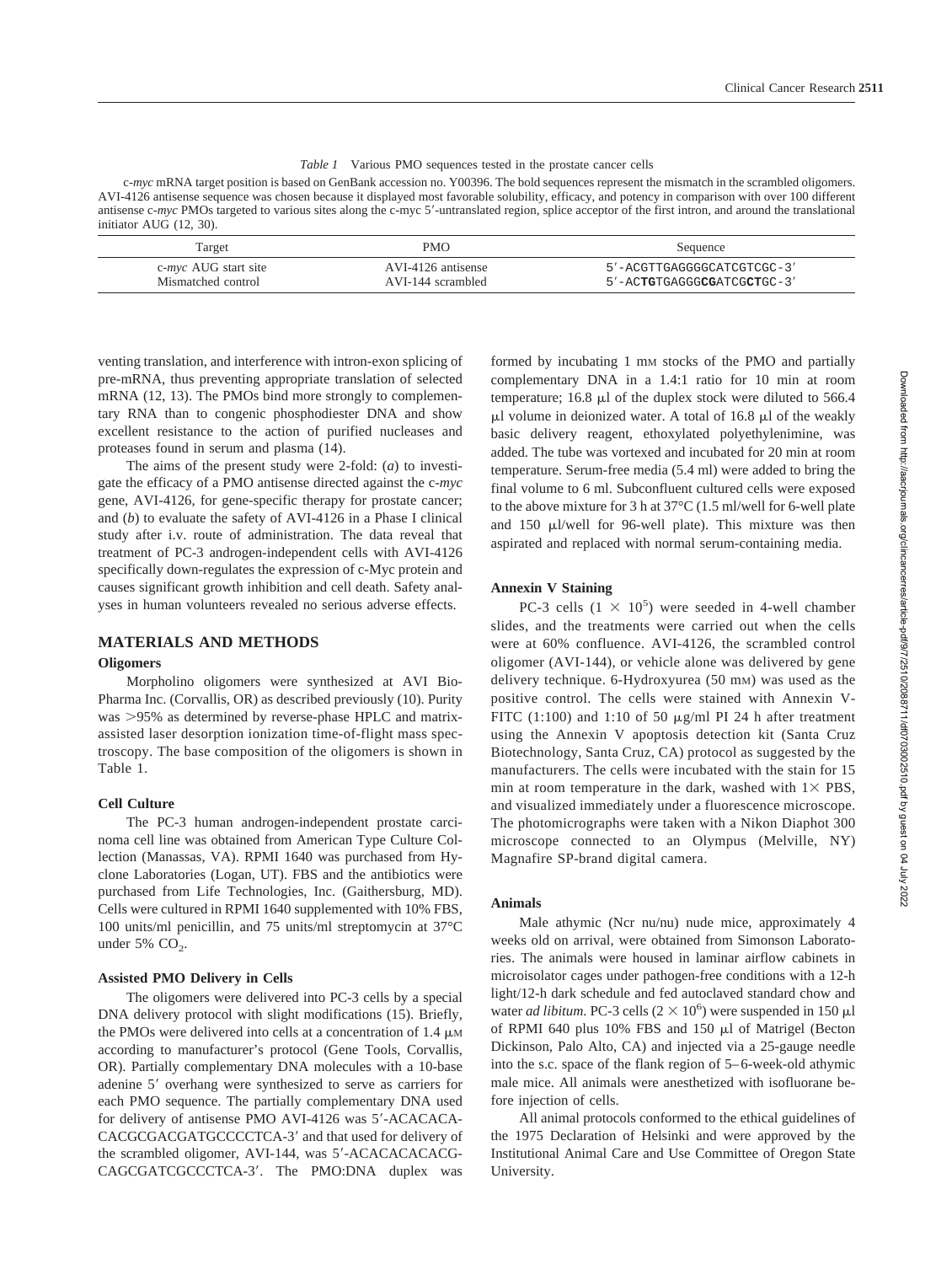

*Fig. 1* Effect of AVI-4126 on c-Myc protein expression and cell proliferation in PC-3 androgenindependent human prostate cells. *A,* cell viability of untreated PC-3 cells and PC-3 cells treated with vehicle, 1.4  $\mu$ M scrambled AVI-144 PMO, or AVI-4126 antisense PMO was analyzed 24 and 72 h after treatment by MTT assay. The data in the graph are expressed as mean  $\pm$  SE ( $n = 4$ ).  $\ast$ ,  $P \le$ 0.05; \*\*\*,  $P < 0.001$  AVI-4126 *versus* scrambled oligomer treatment. *B*, representative  $\times 100$  PC-3 cell photomicrographs 72 h after transfection. *C,* immunoblot analysis of the lysates from scrambled (AVI-144 PMO)- and antisense (AVI-4126 PMO)-treated PC-3 cells with anti-c-Myc polyclonal antibody, and the same immunoblot was stripped and reprobed to determine  $\beta$ -actin levels.

### **Treatment Protocols**

The experiment was started when the tumors were well established, and the tumor volumes were between 125 and 175 mm<sup>3</sup>. Three groups of six mice each received 4 cycles (daily i.t. injections for 5 days and 2 days off) of vehicle (saline control) or 300 µg of scrambled oligomer (AVI-144) or AVI-4126. Tumors were measured using vernier calipers, and the tumor volume was calculated by using the formula  $L \times W^2/2$ , where *L*  $\text{(length)}$   $>$  *W* (width). At the end of the experiment, the animals were euthanized, tumors were excised and weighed, and tumor burden was calculated. In these experiments, the toxicity was evaluated on the basis of mortality rate, changes in CBCs, body weight, and metabolic profile. A complete autopsy of the mice was done to rule out macroscopic side effects. The tumor tissues were fixed in 10% formalin and embedded in paraffin. Six- $\mu$ mthick sections of paraffin-embedded tumor specimens were stained with H&E.

# **Protein Expression**

PC-3 cell lysates were prepared by lysing the cells in solubilization buffer [20 mm HEPES (pH 7.4), 150 mm NaCl, 1% sodium deoxycholic acid, 1% Triton X-100, and 0.2% SDS]. The tissue samples from tumors, liver, and kidney were lysed immediately after animal euthanization as described previously (16). Protein estimation was carried out by Bradford Protein assay kit (Bio-Rad, Hercules, CA). Equal amounts of protein in cell or tissue lysates were subjected to 12% SDS-PAGE under reducing conditions. Note that c-Myc was detectable only in fresh lysates that were never freeze-thawed. The protein was then transferred from the gel to methanol-soaked Immobilon-P transfer membranes (Millipore, Bedford, MA). The membranes were allowed to dry, resoaked in methanol, and then incubated with blocking buffer (20 mm Tris base, 150 mm NaCl, 3% nonfat milk, and 0.3% Tween 20) for 1 h at room temperature. The membranes were incubated for 2 h with primary antibodies for c-Myc (clone N-262; Santa Cruz Biotechnology) at 1:1000 dilution in blocking buffer. The  $\beta$ -actin (clone AC-40) was obtained from Sigma Chemical Co. The membranes were washed three times with wash buffer  $(1 \times PBS$  and 0.3% Tween 20) and then incubated for 30 min with appropriate secondary antibody (1:5000) conjugated with horseradish peroxidase. The membranes were washed, and the immunoreactive proteins were visualized using an enhanced chemiluminescence detection system (Amersham, Arlington Heights, IL). β-Actin immunodetection was performed to confirm that all lanes were loaded with similar amounts of protein by stripping the same blot in 100 mm 2-mercaptoethanol, 2% SDS, and 62.5 mm Tris-HCl (pH 6.7) for 1 h at 50°C, followed by the washing and blocking steps as described.

### **Cell Viability Assay**

At different time intervals after treatment of cells with PMO or appropriate vehicle,  $200 \mu l$  of 5 mg/ml MTT (Sigma Chemical Co.) were added to each well in a 6-well plate at 37°C until blue coloration started to appear in the cells. The medium was then aspirated and replaced with DMSO. The absorbance was read at 540 nm in a Molecular Devices plate reader and analyzed by SOFTmax Program.

## **HPLC Detection of PMO in Tumor and Organ Tissue**

Tumor tissue, liver, and kidney lysates from AVI-4126 treated animals were prepared as described above and analyzed for presence of PMO by HPLC analysis as described previously (16, 17). Briefly, a  $10-\mu l$  aliquot (500 ng) of the internal standard PMO (15-mer whose sequence was derived from a 5 truncation of AVI-4126) was added to all  $250-\mu l$  aliquots of tumor, kidney, and liver lysate (0.2 g/ml) samples. Methanol  $(300 \mu l)$  was added to each sample, and the tubes were vortexed. The tubes were centrifuged for 10 min using a high-speed centrifuge, and supernatants were transferred to new Eppendorf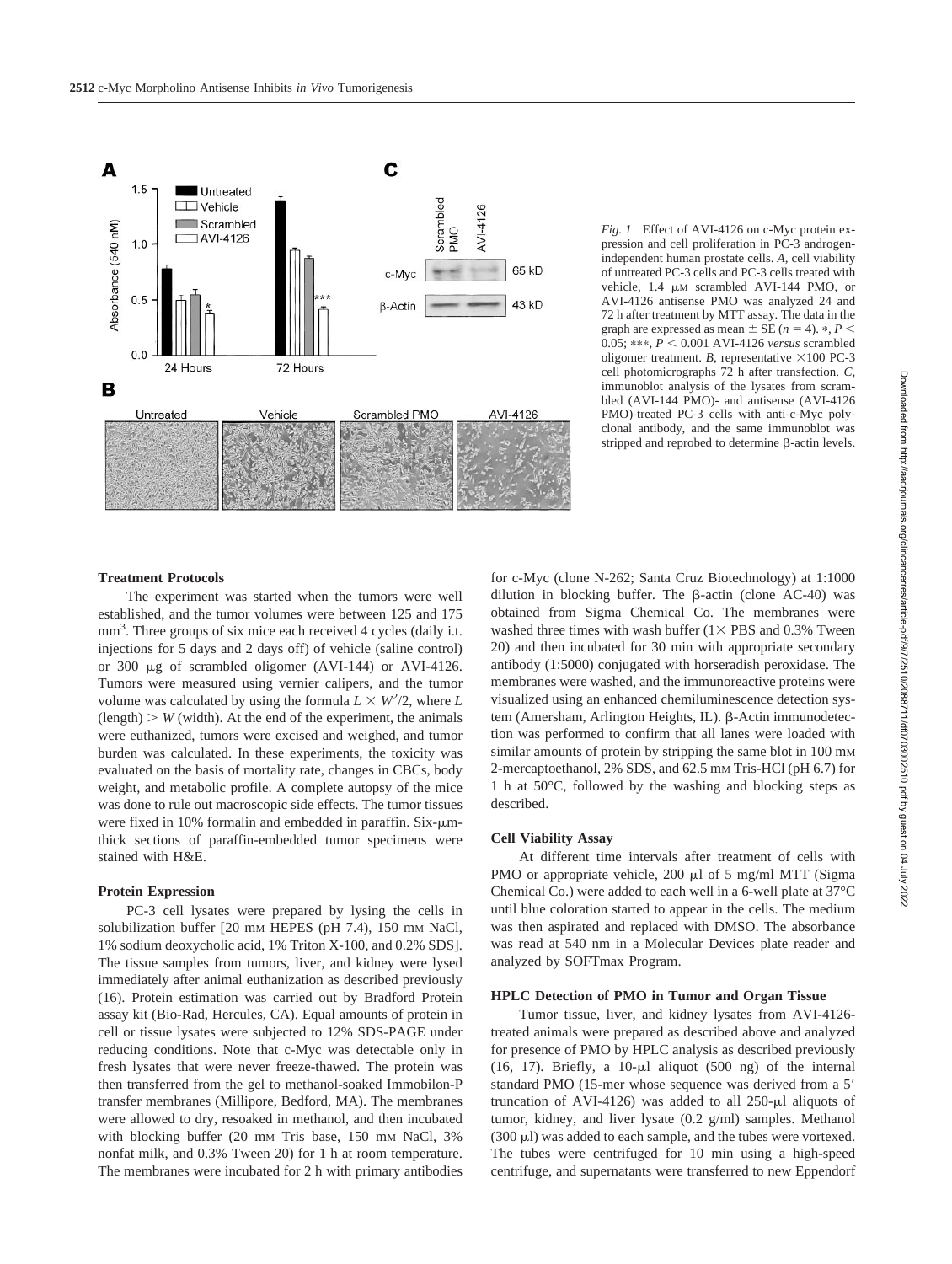

*Fig. 2* Induction of apoptosis and necrosis in AVI-4126-treated PC-3 cells. The cells were treated with AVI-4126 or scrambled PMO for 24 h and then stained with Annexin V-FITC and PI and analyzed by light and fluorescence microscopy. Photomicrographs of identical fields (×200) for each treatment are viewed as phase contrast with Chroma FITC filter and Chroma rhodamine filters.

tubes. The pellet was then washed with  $100 \mu l$  of Tris, and the wash buffer was added to the supernatant. The supernatants were heated in a water bath at 70°C for 10 min. The samples were recentrifuged for 10 min, and the supernatants were transferred to new Eppendorf tubes. Methanol was removed using a speed vac, and the samples were finally transferred to clear shell vials and lyophilized after the addition of  $100 \mu l$  of deionized water to each vial. The lyophilized samples were reconstituted using 100-µl aliquots of 5'-fluoresceinated DNA (1.0 absorbance units/ml) whose sequence was complimentary to that of AVI-4126 PMO. A set of AVI-4126 standards was prepared by spiking the PMO into  $250-\mu l$  aliquots of blank rat plasma (10,  $25, 50, 100, 250, 500,$  and  $1000$  ng/ $250 \mu l$  plasma) along with the internal standard. The standards were similarly extracted.

The samples were analyzed by injection onto a Dionex DNA PacPA-100 column  $(4 \times 250$ -mm column; Dionex Corp., Sunnyvale, CA) using a Varian autosampler (AI-200) connected to a Varian HPLC pump (model 9010 inert) equipped with a Varian fluorescence detector (model 9075). The mobile phases [A, 0.025 M Tris (pH 8); B, 0.025 M Tris (pH 8)/1.0 M NaCl] were prepared using HPLC-grade water and reagents and filtered through a  $0.2 \mu m$  filter before use. The gradient program used was (90–10%B) at 0 min and (55–45%B) at 20 min, whereas the pump was held at a flow rate of 1.5 ml/min. The runs were monitored at excitation and emission wavelengths of 494 nm and 518 nm, respectively.

#### **Photomicrography**

Tumor slices were placed in plastic molds filled with embedding medium for frozen tissue processing (Sakura Finetek, Torrance, CA) as described previously, with slight modifications (17). The molds were wrapped in tin foil to protect from light and frozen in a –80°C freezer. Cryostat sections  $(5 \mu m)$  were cut at Oregon State University Veterinary Diagnostic Laboratory (Corvallis, OR). Slides were air dried in the dark for 30 min and coverslip-mounted using Fluoromount-G mounting medium (Southern Biotechnology Associates, Birmingham, AL). The photomicrographs were taken with a Nikon Diaphot 300 microscope connected to an Olympus (Melville, NY) Magnafire SP-brand digital camera. The exposure times were kept constant for all fluorescent pictures at 25 s.

## **Phase I Safety Trials**

**Subjects and Sampling Schedule for i.v. Administration.** This study was a single-center, open label study using a single-dose-escalating design (FDA IND-59,255). The study was conducted at MDS Harris (Phoenix, AZ). The study was conducted in compliance with the applicable Code of Federal Regulations, Good Clinical Practices, including guidelines set forth by the International Conference on Harmonization. Protocol specifications and a detailed time and events schedule were prepared by MDS Harris with local ethics committee (institutional review board) approval. AVI-4126 was supplied by AVI BioPharma, Inc. as single-dose vials containing 10 mg/ml in sterile PBS solution. The objectives of this study were to evaluate the safety of AVI-4126 administered i.v. in normal healthy male and female subjects. Informed consent was obtained from each enrolled volunteer. Five dose levels were evaluated in a single-dose escalation fashion in five cohorts. Six normal healthy subjects were enrolled in each cohort after a screening of medical history, examination, and laboratory tests had shown no clinically significant abnormalities. The weight of the subjects ranged between 52 and 88 kg, with the mean weight of 70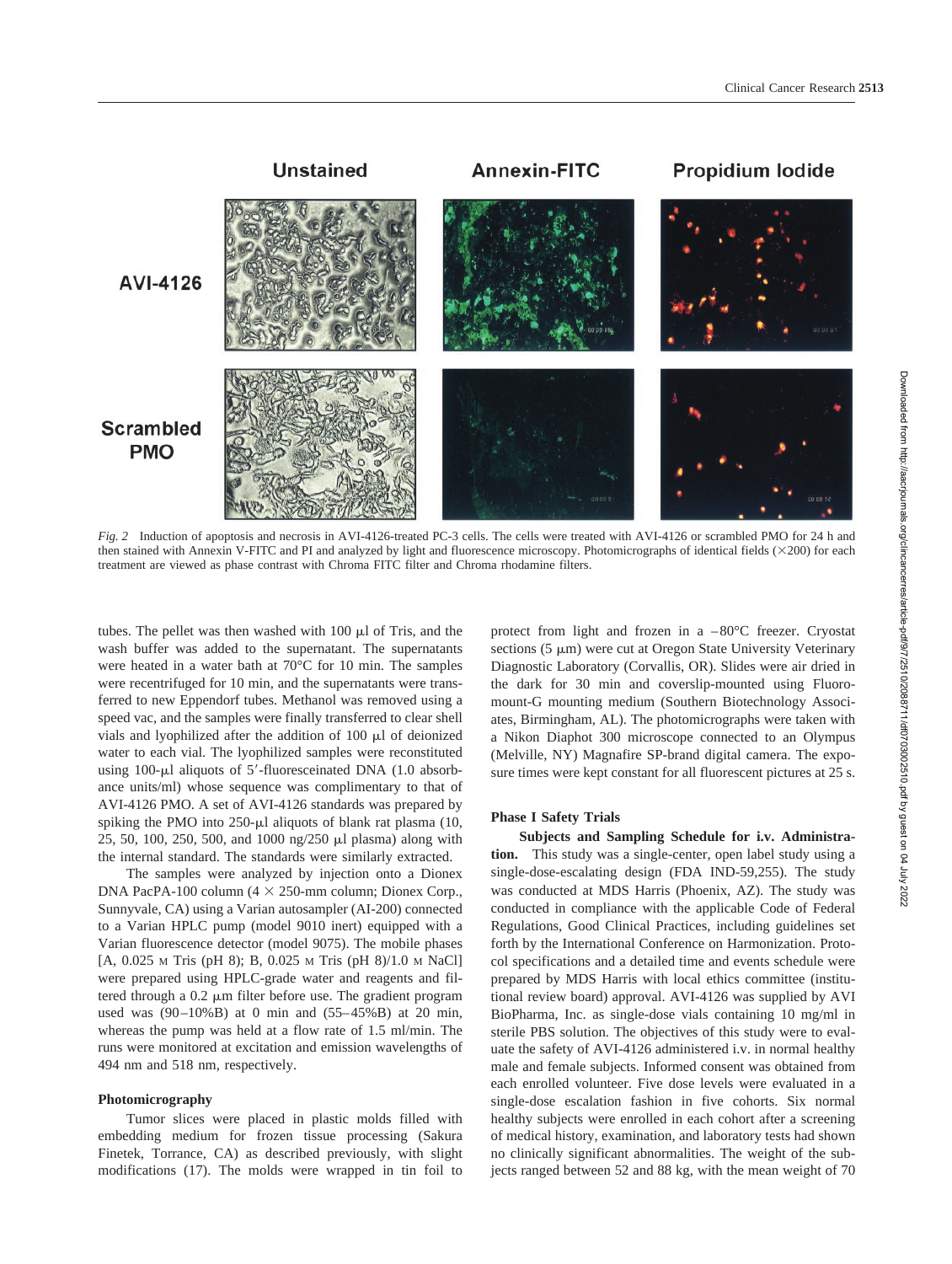**Saline** 





В





*Fig. 3 A,* effect of antisense PMO AVI-4126 on the growth of s.c. xenografts of PC-3 human androgen-independent prostate cancer in athymic mice. The i.t. injections of the indicated agents were given for 4 cycles (daily i.t. injections for 5 days and 2 days off) when the tumors were about 150 mm3 . No deaths occurred during this period. Tumors were measured using calipers, and the tumor volume was calculated by using the formula  $L \times W^2/2$ , where  $L$  (length)  $> W$  (width). The values indicated are the mean SE. *Asterisk* indicates significant difference  $(P < 0.05)$ between scrambled oligomer or saline *versus* AVI-4126. *B,* histological sections of s.c. xenografts of PC-3 human androgen-independent prostate cancer treated with saline, scrambled PMO, or AVI-4126 at the end of the above-mentioned tumor study. The representative photomicrograghs are at  $200 \times 2.65$  intermediate magnifier lens in a Nikon Diaphot 300 inverted microscope.

kg. Cohorts 1 (three males and three females), 2 (two males and four females), 3 (three males and three females), 4 (two males and four females), and 5 (four males and two females) received 1, 3, 10, 30, and 90 mg AVI-4126, respectively, administered as a slow injection i.v. bolus/push. The subjects in all five dose levels were in the fed state. They were confined to the clinic through the 72-h postdose events and returned for the week 1 and week 2 safety events.

**Safety Analyses.** Laboratory safety screens, CBC with differential and platelet count, blood biochemistry, coagulation profile, and urinalysis were performed on day 1 (predose); 24,

# **Statistical Analysis**

The data are expressed as the mean  $\pm$  SE. The statistical analyses were performed using GraphPad InStat Student's twotailed *t* test and ANOVA (Tukey-Kramer multiple comparison test). Differences were considered significant at  $P < 0.05$ .

48, and 72 h after dose; and on follow-up week 1 and 2 visits. Complement (C3a) was measured at 24, 48, and 72 h after dose. Serum pregnancy tests were performed in the female subjects during screening, day 1 predose, and at 2-week follow-up.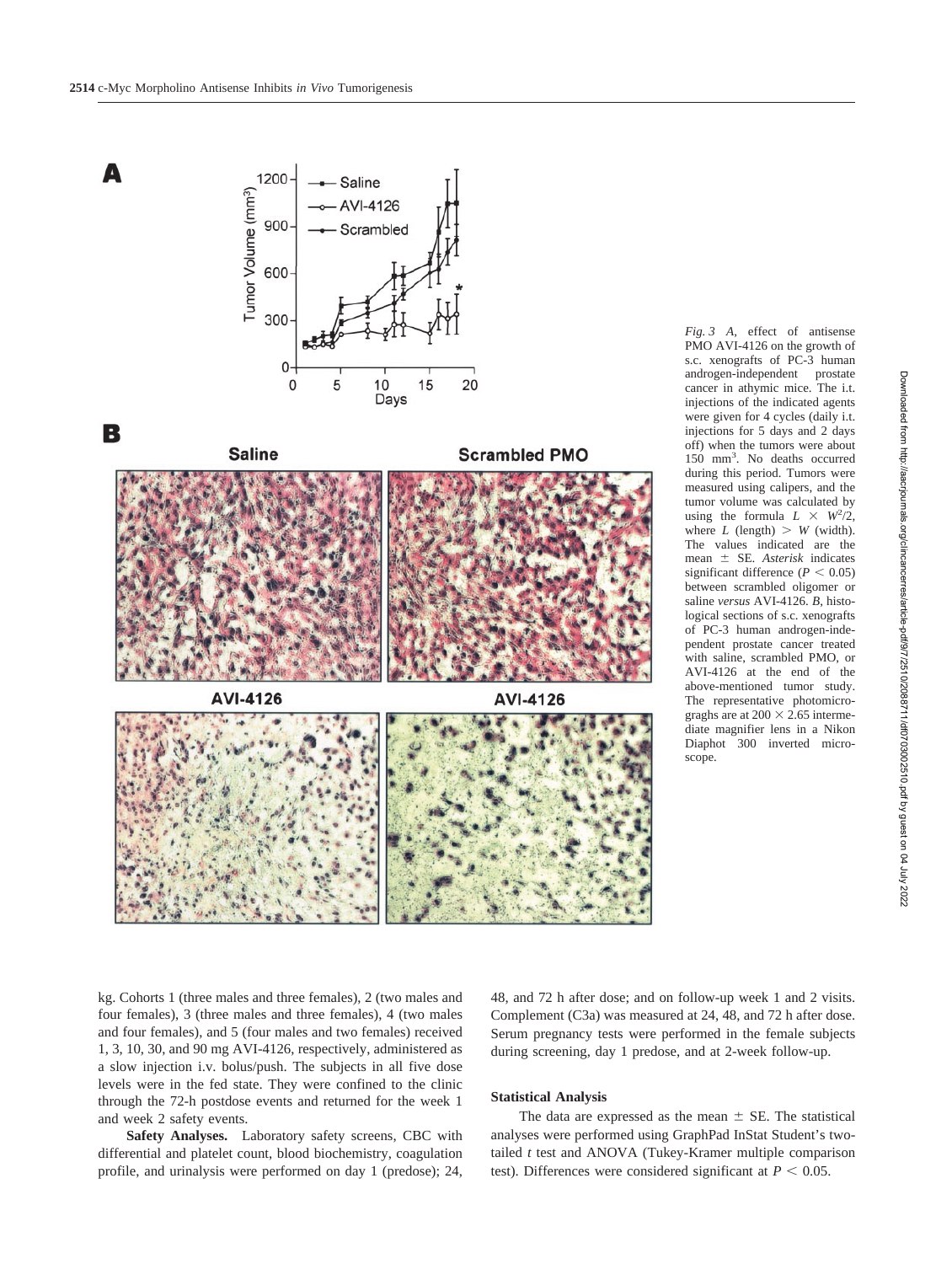|                        | Tumor volume $\text{(mm}^3)$ |                   | Tumor doubling   | Tumor weight   | Tumor burden (% inhibition) |  |  |
|------------------------|------------------------------|-------------------|------------------|----------------|-----------------------------|--|--|
| Treatment <sup>a</sup> | Initial $\frac{day}{1}$      | Final (day 18)    | (days)           | (mg)           | (mg/g)                      |  |  |
| Saline                 | $157 \pm 16$                 | $1050 \pm 212.5$  | $4.7 \pm .2$     | $560 \pm 98$   | $18.4 \pm 3.31$             |  |  |
| Scrambled              | $150 \pm 11$                 | $815 \pm 98.2$    | $4.8 \pm .2$     | $380 \pm 25$   | $12.6 \pm 0.82$             |  |  |
| AVI-4126               | $135 \pm 9.1$                | $342 \pm 129.2^b$ | $9.25 \pm 1.2^b$ | $140 \pm 68^b$ | $4.58 \pm 2.22^b$           |  |  |
|                        |                              |                   |                  |                | $(75\% \text{ vs. saline})$ |  |  |

*Table 2* Effect of saline, scrambled PMO, and AVI-4126 on the growth of PC-3 human androgen-independent prostate cancer s.c. xenografts in athymic mice

<sup>a</sup> i.t. injections of 300 µg/mouse (5 days on and 2 days off cycle) of each compound for a period of 18 days. Values are mean  $\pm$  SE (*n* = 6).<br><sup>*b*</sup> Statistical analysis: two-tailed *t* test (*P* < 0.05 *versus* saline

# **RESULTS**

**AVI-4126 Treatment Inhibits PC-3 Cell Proliferation and Viability.** The antisense c-*myc* oligomer (AVI-4126) and the corresponding scrambled oligomer, AVI-144, paired to partially complementary single-stranded DNA oligonucleotides were transfected using ethoxylated polyethylenimine into PC-3 cells using special DNA delivery protocol (see "Materials and Methods"). Cell viability was evaluated at 24 and 72 h after transfection in the absence or presence of oligomers by MTT cell viability assay (Fig. 1*A*), trypan blue cell count (data not shown), light microscopy (Fig. 1*B*), and labeling with annexin V and PI (Fig. 2). The antiproliferative effects of AVI-4126 antisense PMO were evident within 24 h, with about 30% growth inhibition compared with the vehicle and scrambled PMO. After 72 h, there was complete growth arrest in the AVI-4126-treated cells with about 40% survival. The light microscopy pictures in Fig. 1*B* also show evidence of cell death and altered morphology in AVI-4126-treated cells. Loss of membrane asymmetry, an early apoptotic marker, was detected by staining with annexin V in the AVI-4126-treated cells (Fig. 2) compared with scrambled oligomer (AVI-144)-treated cells (Fig. 2).

Immunoblot analyses were performed to determine c-Myc protein levels at 24 h in the untreated, vehicle-treated, scrambled oligomer-treated, or AVI-4126 oligomer-treated PC-3 cell lysates. A specific inhibition of Myc protein levels was seen in the AVI-4126-treated PC-3 cell lysates (Fig. 1*C*). β-Actin immunodetection on the same blots was used as loading control.

**AVI-4126 Inhibits** *in Vivo* **Tumor Growth and Alters Tumor Histology.** The antitumor activity of the c-*myc* antisense PMO (AVI-4126) was evaluated in PC-3 s.c. xenografts in athymic mice. The oligomers or saline were administered i.t. (18–20) consisting of 3 cycles of 5 day injections at 300 -g/mouse dose in well-established tumors (average initial tumor volume, 150 mm<sup>3</sup>). Changes in PC-3 tumor growth in saline, scrambled control, and AVI-4126 groups are compared in Fig. 3*A* and Table 2. At the end of the treatment cycles, tumor volumes of the animals injected with AVI-4126 were significantly smaller (341  $\pm$  129.2) than those in saline (1049.8  $\pm$ 212) or scrambled (815  $\pm$  98.2) control groups, corresponding to a  $60-70\%$  inhibition ( $P < 0.05$ ). In the AVI-4126-treated group, tumors completely regressed in two animals, whereas in the others, the tumor doubling time was longer (9.25  $\pm$  1.2 days) in comparison with the control groups (average, 4.5 days). The AVI-4126-treated tumor weights were also significantly lower as compared with those of the controls (Table 2).

No mortality or significant change in body weight was

observed in any of the groups during the course of the experiment. CBC analysis and metabolic profile at the end of the experiment showed no significant differences in the different treatment groups, except there was an increase in eosinophil counts in the AVI-4126-treated group (292  $\pm$  34.5) compared with the scrambled oligomer group ( $72 \pm 33$ ). No mortality was associated with any treatment groups, and no macroscopic damage was evident in the area surrounding the s.c. tumor, liver, lungs, heart, and kidneys of the animals in this experiment.

Representative H&E-stained histological sections from the center of the AVI-4126-, saline-, and scrambled oligomertreated tumors are shown in Fig. 3*B*. The AVI-4126-treated tumor sections have fewer and smaller cells and more hyperchromatic nuclei, and a major part of the section has degenerate cells with large cytoplasmic vacuoles. Very few mitotic figures were identified compared with the scrambled oligomer- and saline-treated tumor sections under similar power field (data not shown). A uniform staining pattern with no substantial changes in morphological indices was observed in tumors treated with saline or scrambled oligomer (Fig. 3*B*).

*In Vivo* **Bioavailability of AVI-4126.** Quantitation of AVI-4126 PMO levels in the tumor tissue was carried out in the tumor lysates by HPLC analysis. The elution order for each chromatogram is AVI-4126, the internal standard and the excess fluoresceinated DNA probe are the last to elute (Fig.  $4, A-D$ ). Representative chromatograms showing separation of peaks at different time points are presented in Fig. 4*A*. The peak corresponding to full-length (20-mer) AVI-4126 was readily observed up to 24 h after administration of a single dose of 300  $\mu$ g of AVI-4126 in tumor samples from the s.c. PC-3 tumors. Quantitation of the PMO concentration/g tumor tissue revealed the presence of 44  $\mu$ g/g at 4 h, 31  $\mu$ g/g at 8 h, and 9  $\mu$ g/g at 24 h. The liver and kidney were predominantly the other organs that showed PMO bioavailability. This analytical technique is capable of resolving peaks resulting from (N-1)-mers and truncated versions of AVI-4126, but neither was detected in the tumor or organ lysates.

The tumor tissue lysates were also run on an immunoblot and probed with anti-c-Myc antibody (Fig. 4*E*). The data show specific reduction of c-Myc levels in the AVI-4126-treated PC-3 xenograft tumor lysates.

Cryostat sections  $(5 \mu m)$  of PC-3 tumors  $(200 \mu m^3)$ treated i.t. with a single dose of  $100 \mu g$  of fluorescein-labeled AVI-4126 were examined by phase-contrast (Fig. 5*A*) and fluorescence microscopy (Fig. 5*B*). The micrographs revealed widely dispersed intracellular fluorescence that was absent in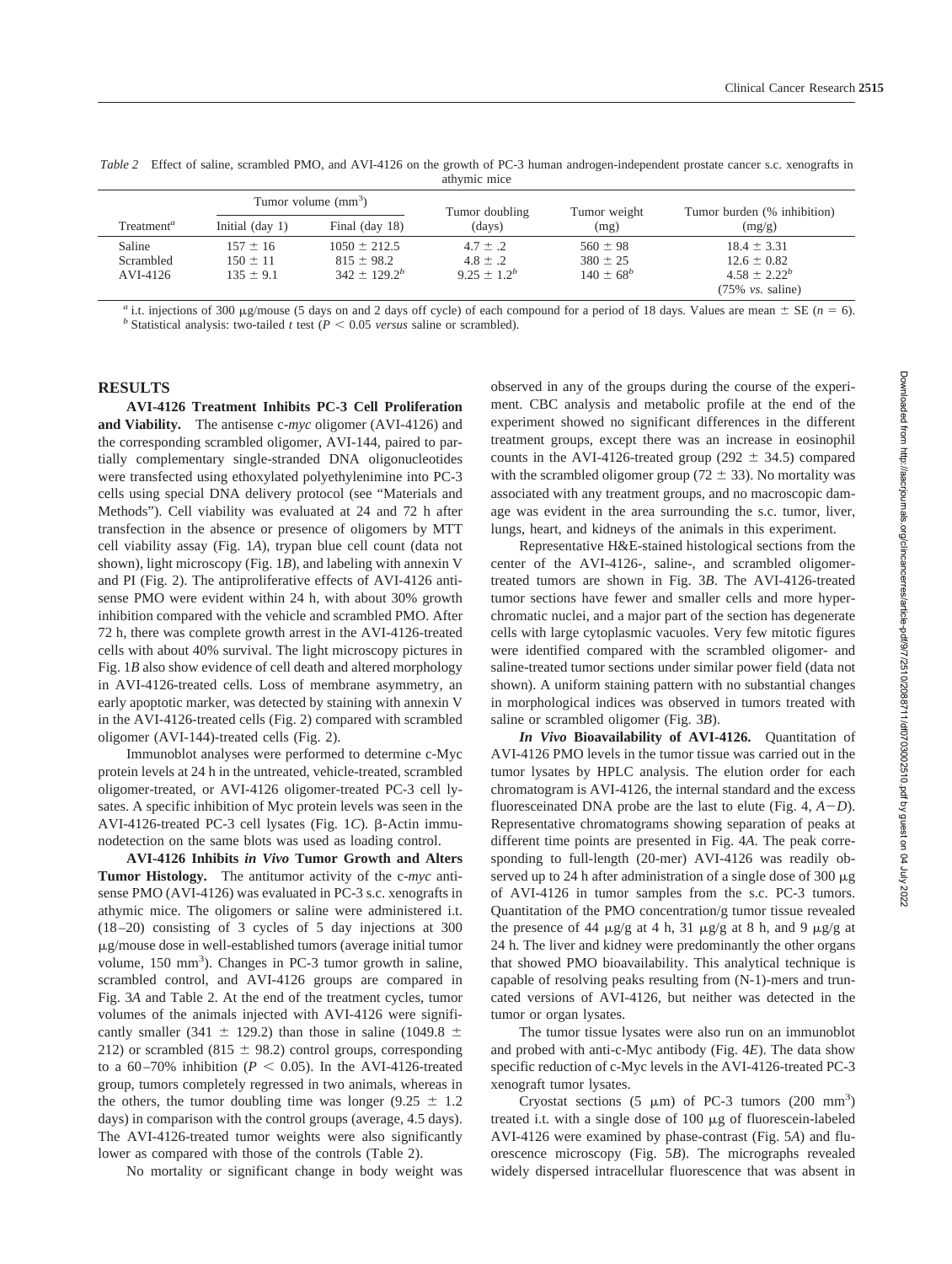

*Fig. 5* Representative ×200 tumor photomicrographs of athymic PC-3 s.c. xenograft mice 6 h after i.t. administration of 100 µg/mouse AVI-4126. *A* and *B,* phase-contrast and fluorescent images, respectively, of an identical field from fluorescein-labeled AVI-4126-treated mice. *C* and *D,* phase-contrast and fluorescent images, respectively, of an identical field from unlabeled AVI-4126-treated mice.

similar sections from mice treated with unlabeled AVI-4126 (Fig. 5, *C* and *D*).

**Phase I Safety Study.** Thirty subjects (16 females and 14 males) of Caucasian, Hispanic, African-American, or American-Indian origin entered the trial involving single i.v. administration of AVI-4126. The subjects ranged in age from 22–63 years (mean age, 42 years). All of the subjects completed the trial procedures. No serious adverse events (graded according to the NCI CTC) were observed during the treatment or at the follow-up periods in any subjects (Table 3). Few cases of headaches (five cases), backaches (six cases), or leg cramps (eight cases) were reported, which were graded as mild according to NCI CTC and regarded as either unrelated or possibly related to AVI-4126 treatment. Neck pain (one subject), acid indigestion (one subject), nausea (one subject), herpetic lesion in mouth (one subject), fever blister in lip (one subject), or chest wall pain (one subject), each of mild intensity, were reported and considered to be unrelated to the AVI-4126 administration. One subject had mildly elevated complement C3a levels. None of these effects were dose related. The problems were resolved without any therapy, except in the case of the neck pain and one case of headache, where a moist heat pack or ice bag was applied, respectively, to the area. Uninalysis, serum chemistry, and complete hematology screens revealed no clinically significant deviations from the normal range in the cohorts (data not shown). Clotting screen and serum complement split products (C3a) revealed no significant changes due to AVI-4126 administration compared with predose screening. Representative graphs of activated partial thromboplastin time and C3a levels are shown in Fig. 6 to highlight this feature.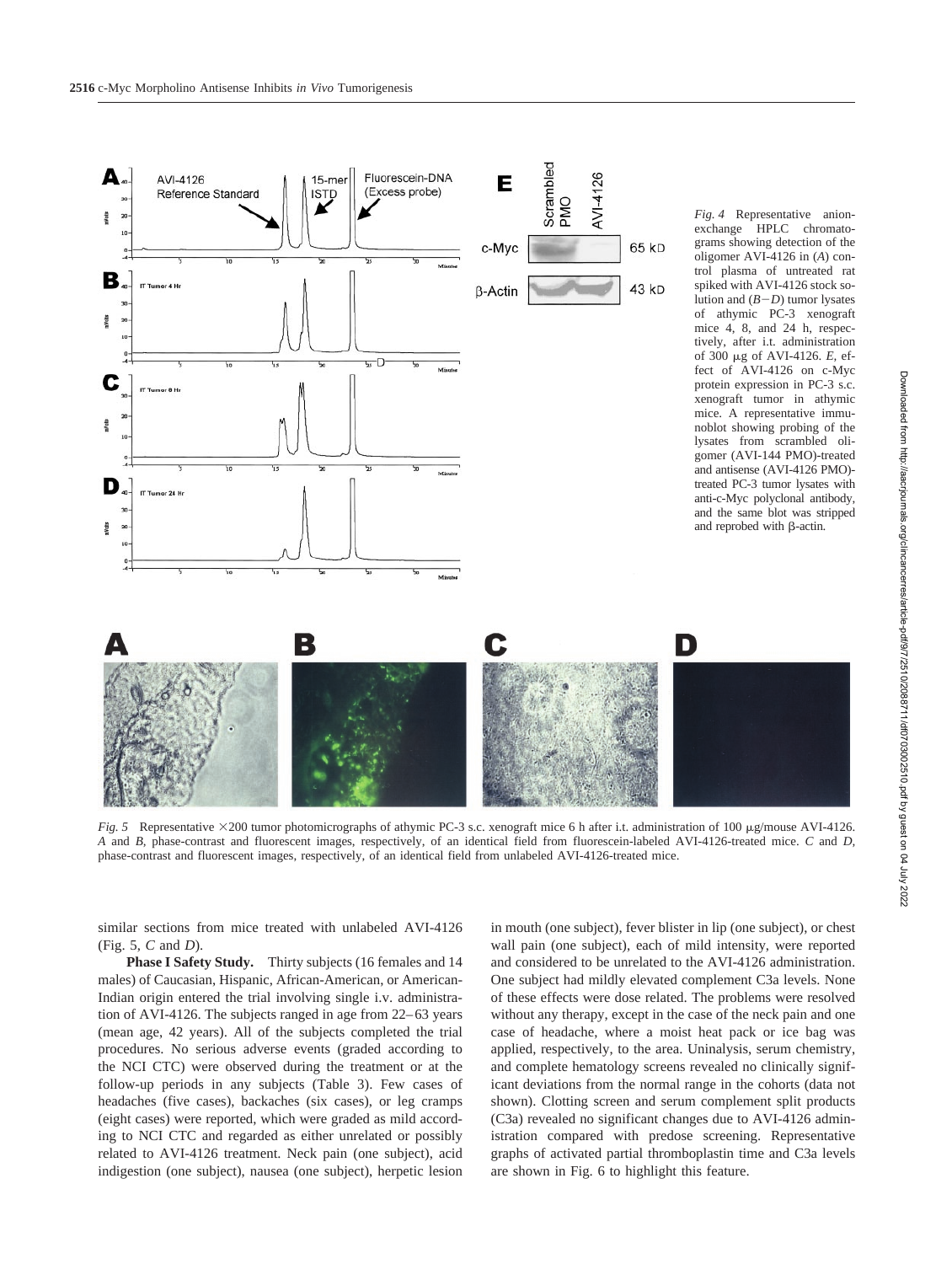*Table 3* Adverse events during AVI-4126 administration The adverse events were graded according to the NCI (CTC). SEV (severity): 1, mild; 2, moderate; 3, severe. SER (serious): 1, not serious; 2, medical event; 3, congenital anomaly; 4, disability; 5, hospitalization; 6, life-threatening; 7, death. OUT (outcome): 1, resolved; 2, improved; 3, unchanged; 4, worse; 5, fatal; 6, unknown. ACT (action): 1, none; 2, drug discontinued due to adverse events; 3, drug dosage adjusted; 4, drug stopped-restarted; 5, therapy; 6, hospitalization. FRE (frequency): 1, single episode; 2, intermittent; 3, continuous. REL (relationship): 1, not related; 2, possibly related; 3, probably related; 4, definitely related.

| Dose                 |  |  |     |                                        |
|----------------------|--|--|-----|----------------------------------------|
|                      |  |  |     |                                        |
| $1 \text{ mg} (3)$   |  |  | 3   | 2                                      |
| $10 \text{ mg} (1)$  |  |  | 3   | 2                                      |
| $30 \text{ mg} (1)$  |  |  | 3   |                                        |
| $1$ mg $(1)$         |  |  |     |                                        |
| $10 \text{ mg } (5)$ |  |  |     | 2                                      |
| $3 \text{ mg } (1)$  |  |  | 3   |                                        |
| $10 \text{ mg} (7)$  |  |  | 2,3 | 2                                      |
| $3 \text{ mg } (1)$  |  |  | 3   | $\overline{c}$                         |
| $90 \text{ mg} (1)$  |  |  | 3   |                                        |
| $90 \text{ mg} (1)$  |  |  | 2   |                                        |
| $1$ mg $(1)$         |  |  | 3   |                                        |
|                      |  |  |     | (no. of cases) SEV SER OUT ACT FRE REL |

# **DISCUSSION**

At the time of clinical diagnosis, most prostate cancers present themselves as a heterogeneous population of androgendependent and androgen-independent cells. Androgen ablation, the common treatment strategy, causes rapid apoptosis of the population of androgen-dependent cells. However, androgen deprivation rarely cures patients because there is frequent recurrence due to takeover of the tumor mass by androgenindependent tumor cells, and apoptosis-resistant clones emerge as a result of various genetic alterations (21). Systemic cytotoxic chemotherapy has limited antitumor activity in hormone-refractory prostate cancer (22). Other treatment options such as external beam and radioisotope radiotherapy offer only symptom palliation (23). Clearly, the development of novel therapies that interfere with the expression levels of essential growth-regulatory molecules is a high priority for the development of more efficacious treatment modalities.

We report herein that an antisense PMO directed against c-*myc* (AVI-4126) causes specific decrease of c-Myc protein levels in PC-3 prostate cancer cells in culture and in xenografts. Amplification of the proto-oncogene c-*myc* has been identified as one of the most frequent genetic alterations in prostate cancer, thus making it an attractive therapeutic target. Studies have shown that one of the most common chromosomal alterations associated with prostate carcinogenesis is gains at chromosome 8q, where *myc* (8q24) is also located (6). Additionally, c-*myc* consensus sites have been identified in the androgen receptor, and these seem to be involved in androgen-mediated up-regulation of androgen receptor mRNA (24). Androgen deprivation therapy has been observed to cause c-*myc* and androgen receptor gene amplifications associated with increased cell proliferation (8). Distinct changes in gene copy number before and after androgen ablation suggest possible involvement of the c-*myc* gene in the escape from androgen control, making c-*myc* a rational target for treatment of this disease. Overexpression of c-*myc* in transgenic mice prostates led to development of ab-



*Fig. 6* Summary of APTT (*A*) and serum complement C3a (*B*) levels after i.v. administration of AVI-4126 in normal human volunteers in a Phase I dose-escalating clinical trial (normal range, 26–43 s for APTT and 100–400 ng/ml for C3a).

normalities similar to those seen in low-grade prostate intraepithelial neoplasia in humans (25). Down-regulation of c-*myc* has been found to cause a decrease in neuroendocrine differentiation in various cancer cell lines, particularly small cell lung carcinoma cells, neuroblastoma, and colon cancer cell lines (26, 27). A recent study identified that only a 50% reduction in c-Myc expression resulted in a  $>$  10-fold reduction in susceptibility to transformation by oncogenic Ras or Raf proteins (28).

Antiproliferative effect of a phosphorothioate antisense oligonucleotide against c-*myc* has been reported in prostate cancer cell lines (29). This study, however, was unable to identify whether the mode of cell death was due to decrease in c-Myc levels at the translational and/or transcriptional level or to a nonantisense aptameric effect. An earlier study using c-*myc* phosphorothioate antisense oligomer in smooth muscle cells revealed that the inhibition could be due to the presence of four contiguous guanosine residues in the oligonucleotide sequence (30).

PMOs represent a novel antisense oligomer chemistry in which the backbone is neutral at physiological pH and consists of a six-membered morpholine ring. The lack of internucleoside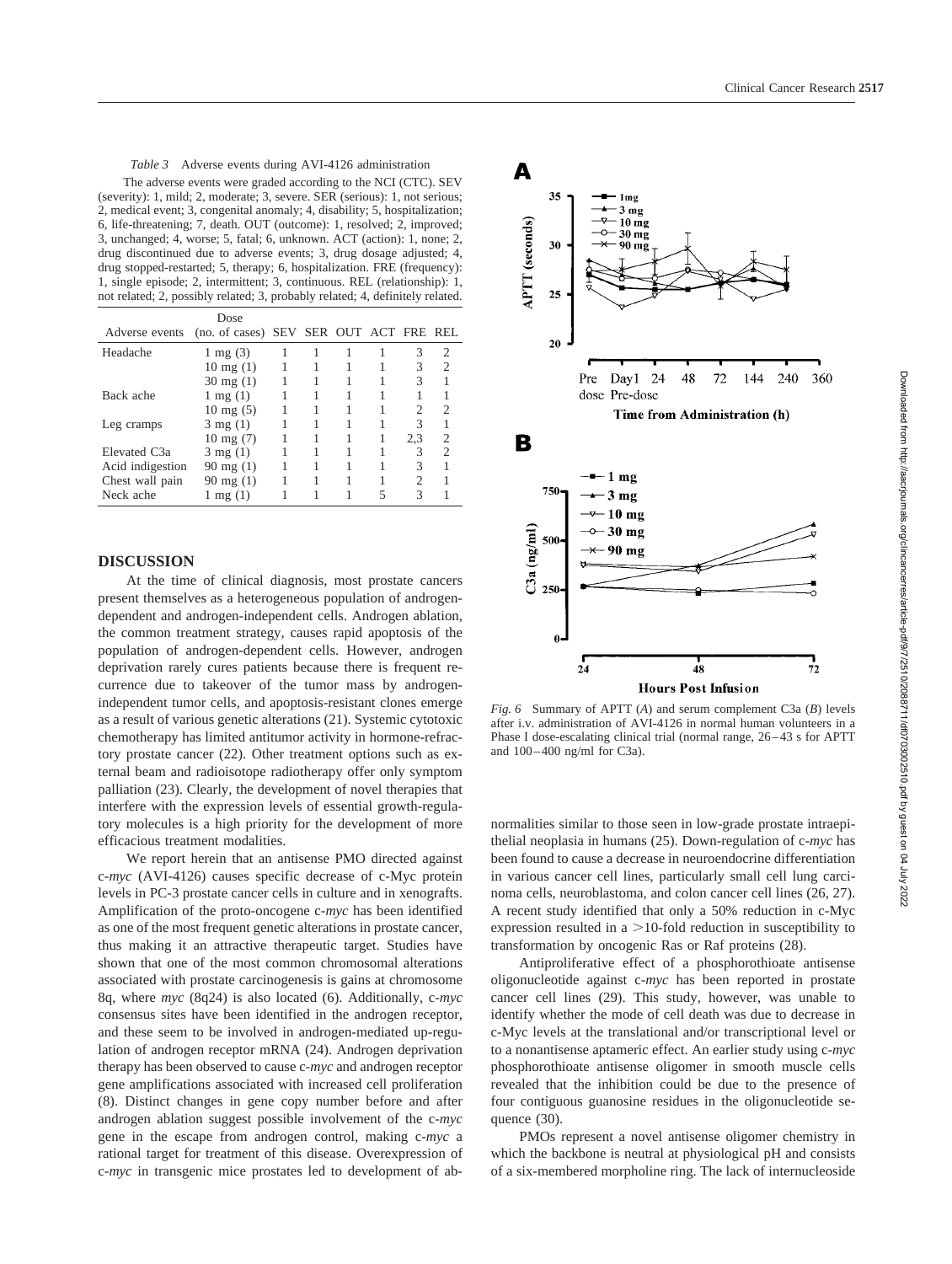charge allows the PMOs to avoid nonspecific effects such as G-quartet or interaction through the CpG motifs observed with the commonly used phosphorothioate oligonucleotides that bind to cellular and extracellular proteins (31, 32).

AVI-4126 sequence was chosen because it displayed the most favorable solubility, efficacy, and potency in comparison with over 100 different antisense c-*myc* PMOs targeted to various sites along the c-myc 5'-untranslated region, splice acceptor of the first intron, and around the translational initiator AUG (33). Another study has shown that in addition to steric blockage, a 28-mer c-Myc antisense PMO whose sequence overlaps with that of AVI-4126 causes mis-splicing of pre-mRNA in cancer cells (12). In a syngeneic Lewis lung carcinoma murine model, a combination regimen in which cisplatin was administered on days 2–4 and 13–15, followed by AVI-4126 treatment on days 6–12 and 17–23, inhibited tumor growth significantly more than cisplatin alone (34). This potentiation of antitumor activity of AVI-4126 was also observed in combination with -human chorionic gonadotropin in DU145 prostate cancer cells (35). In addition, AVI-4126 has demonstrated *in vivo* efficacy in polycystic kidney disease (36), liver regeneration (16), and vascular restenosis after balloon injury associated with angioplasty (37) and is currently undergoing Phase Ib and Phase II clinical trials for polycystic kidney diseases and vascular restenosis, respectively.

In this study, we have shown three methods to qualitatively (fluorescence photomicrography and Western immunoblot) and quantitatively (HPLC analysis) demonstrate *in vivo* bioavailability of AVI-4126 in the tumor tissue. This will be of great value in future studies involving delivery and routes of administration in tumor models. The PMOs are stable in serum and plasma but are sensitive to degradation after prolonged exposure to low pH. Previous studies have shown no evidence of truncated versions of AVI-4126 in plasma or liver tissue of Sprague Dawley rats (16, 17).

The i.t. injection of the oligomer at a dose of 300  $\mu$ g/mouse decreased tumor burden by about 75% compared with the control treatments. In addition, the PMO seem to be very safe for daily administration because treatment of the mice for 3 weeks with AVI-4126 did not cause any mortality, untoward changes in metabolic profile, or macroscopic damage in the area surrounding the s.c. tumor, liver, lungs, heart, and kidneys of the animals. Phase I safety trials in humans via i.v. route of administration showed no toxicity or serious adverse events. The commonly observed side effects such as rise in APTT, complement C3a, anemia, decrease in platelet count, and hypotension related to various phosphorothioate-based antisense agents (32, 38, 39) were not observed with the AVI-4126 PMO.

In summary, we have demonstrated potent growth-inhibitory effects of the c-*my*c antisense PMO AVI-4126 on *in vivo* prostate cancer cell growth. Because c-*myc* is differentially expressed in tumor cells compared with normal cells, c-*myc*directed therapy is expected to show stringent tumor specificity. This novel treatment approach has potential practical clinical application in patients with advanced hormone-refractory prostate cancer who have failed androgen ablation (40–42). This compound needs to be examined in other tumor models, and delivery strategies/formulations are currently being worked out

to define the scope of AVI-4126-directed therapy for prostate cancer.

### **ACKNOWLEDGMENTS**

We thank Dr. Irving Weston (MDS Harris Laboratories) for data analysis, Gordan Duncan and Marcia Koren for their efforts in overseeing the Phase I clinical trial, and Linda Engelhart for assistance regarding procurement of documents. We thank Anita Sonn and Dr. Olaf Hedstrom (Veterinary Diagnostic Laboratory, Oregon State University) for assistance in histological analysis, Dr. Alex Ojerio (Laboratory Animal Resources, Oregon State University) for expert advice on animal care issues, and Carla A. London for technical assistance. We also acknowledge the technical assistance provided by the analytical, synthesis, and purification groups at AVI BioPharma Inc.

# **REFERENCES**

1. Landis, S. H., Murray, T., Bolden, S., and Wingo, P. A. Cancer statistics, 1998. CA Cancer J. Clin., *48:* 6–29, 1999.

2. Elo, J. P., and Visakorpi, T. Molecular genetics of prostate cancer. Ann. Med., *33:* 130–141, 2001.

3. Amati, B., Alevizopoulos, K., and Vlach, J. Myc and the cell cycle. Front. Biosci., *3:* 250–268, 1998.

4. Matusik, R. J. Expression of the c-myc protooncogene in human prostatic carcinoma and benign prostatic hyperplasia. Cancer Res., *46:* 1535–1538, 1986.

5. Lim, K., Park, C., Kim, Y. K., Yun, K. A., Son, M. Y., Lee, Y. C., Park, J. I., Lee, J. H., Sul, K., Lee, C. S., Park, S. K., and Hwang, B. D. Association of castration-dependent early induction of c-myc expression with a cell proliferation of the ventral prostate gland in rat. Exp. Mol. Med., *32:* 216–221, 2000.

6. Nupponen, N. N., and Visakorpi, T. Molecular cytogenetics of prostate cancer. Microsc. Res. Tech., *51:* 456–463, 2000.

7. Qian, J., Hirasawa, K., Bostwick, D. G., Bergstralh, E. J., Slezak, J. M., Anderl, K. L., Borell, T. J., Lieber, M. M., and Jenkins, R. B. Loss of p53 and c-myc overrepresentation in stage T(2–3)N(1–3)M(0) prostate cancer are potential markers for cancer progression. Mod. Pathol*., 15:* 35–44, 2002.

8. Kaltz-Wittmer, C., Klenk, U., Glaessgen, A., Aust, D. E., Diebold, J., Lohrs, U., and Baretton, G. B. FISH analysis of gene aberrations in advanced prostatic carcinomas before and after androgen deprivation therapy. Lab. Investig., *80:* 1455–1464, 2000.

9. Helene, C., and Toulme, J. J. Specific regulation of gene expression by antisense, sense and antigene nucleic acids. Biochim. Biophys. Acta, *1049:* 99–125, 1990.

10. Summerton, J., and Weller, D. Morpholino antisense oligomers: design, preparation and properties. Antisense Nucleic Acid Drug Dev., *7:* 187–195, 1997.

11. Summerton, J., Stein, D., Huang, S. B., Matthews, P., Weller, D., and Partridge, M. Morpholino and phosphorothioate oligomers compared in cell-free and in-cell systems. Antisense Nucleic Acid Drug Dev., *7:* 63–70, 1997.

12. Giles, R. V., Spiller, D. G., Clark, R. E., and Tidd, D. M. Antisense morpholino oligonucleotide analog induces missplicing of c-myc mRNA. Antisense Nucleic Acid Drug Dev., *9:* 213–220, 1999.

13. Ghosh, C., Stein, D., Weller, D., and Iversen, P. L. Evaluation of antisense mechanisms of action. Methds Enzymol., *313:* 135–143, 2000.

14. Hudziak, R. M., Barofsky, E., Barofsky, D. F., Weller, D. L., Huang, S. B., and Weller, D. D. Resistance of morpholino phosphorodiamidate oligomers to enzymatic degradation. Antisense Nucleic Acid Drug Dev*., 6:* 267–272, 1996.

15. Morcos, P. A. Achieving efficient delivery of morpholino oligos in cultured cells. Genesis, *30:* 94–102, 2001.

16. Arora, V., Knapp, D. C., Smith, B. L., Statdfield, M. L., Stein, D. A., Reddy, M. T., Weller, D. D., and Iversen, P. L. C-Myc antisense limits rat liver regeneration and indicates role for c-myc in regulating